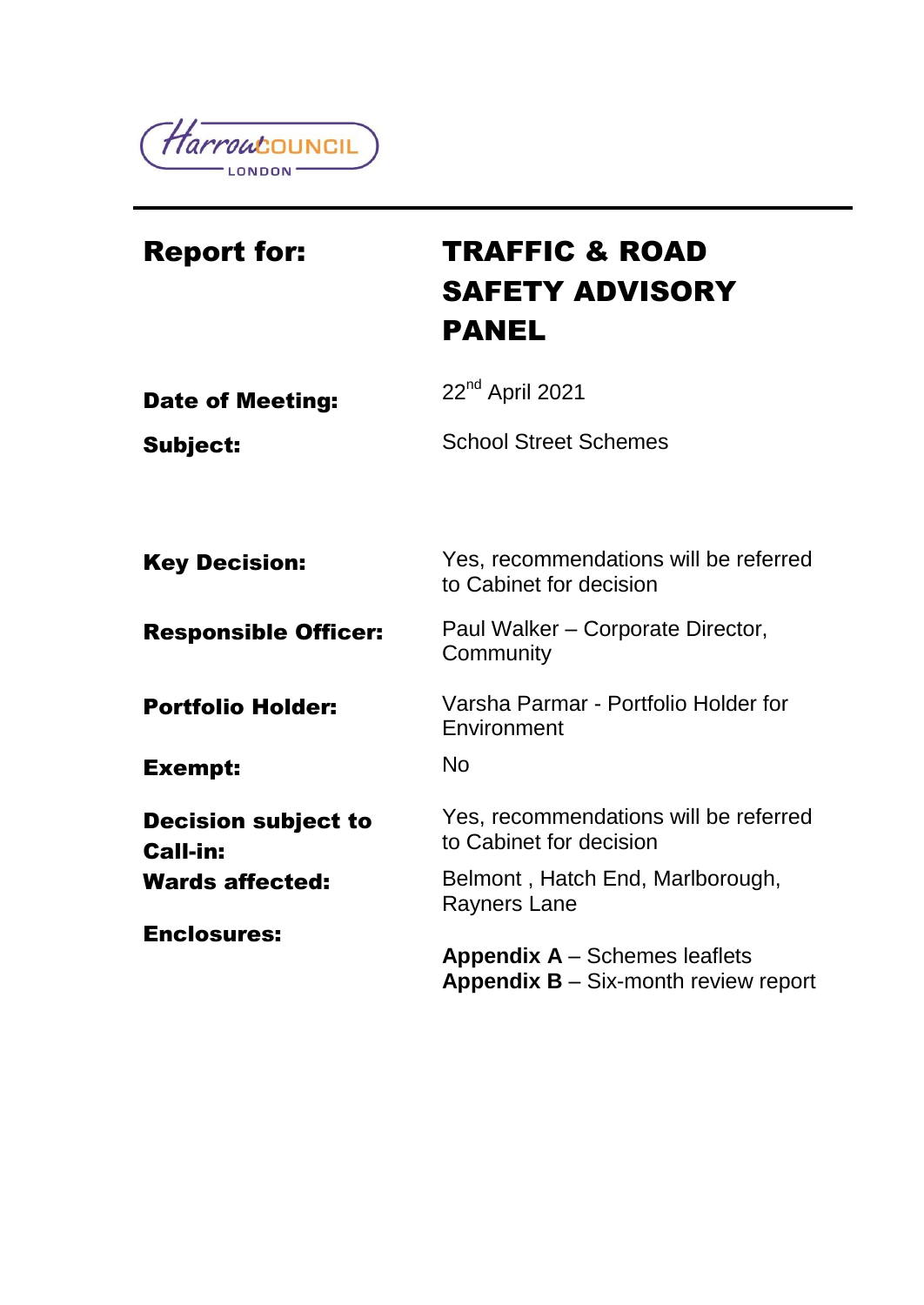# Section 1 – Summary and Recommendations

This report details the six-month review of the four school streets schemes introduced as a part of the Harrow Streetspace Progamme in October 2020 and to consider the future of the schemes.

### **Recommendations:**

The Panel is requested to recommend to Cabinet that:

- 1. That the experimental trials of the school streets schemes be continued until month 12 of the 18 months.
- 2. That a full report be brought to TARSAP on the progress of the experimental trials in order that the future of the schemes can be considered.

## **Reason: (For recommendations)**

To continue to evaluate the performance of the school streets schemes over the 18-month experimental period.

# Section 2 – Report

## **Introduction**

- 2.1 The Covid-19 health emergency has significantly affected the way we use public transport, and the ways in which we travel. The social distancing restrictions introduced by the Government to control the spread of the virus and rate of infection is having a severe impact on the use of public transport and on the way we travel.
- 2.2 The government issued statutory guidance under Section 18 of the Traffic Management Act 2004 to all highway authorities in England requiring local authorities in areas with high levels of public transport use should take measures to reallocate road space to people walking and cycling to encourage active travel and enable social distancing. In response to this the GLA / TfL developed the London Streetspace Programme which aimed to:
	- enable social distancing on street,
	- encourage Londoners to avoid unnecessary use of public transport,
	- focus on strategic movement to prioritise walking and cycling.
- 2.3 Harrow participated in the London Streetspace Programme (LSP) promoted by Transport for London (TfL) and subsequently made funding applications and secured funding in order to implement local proposals to support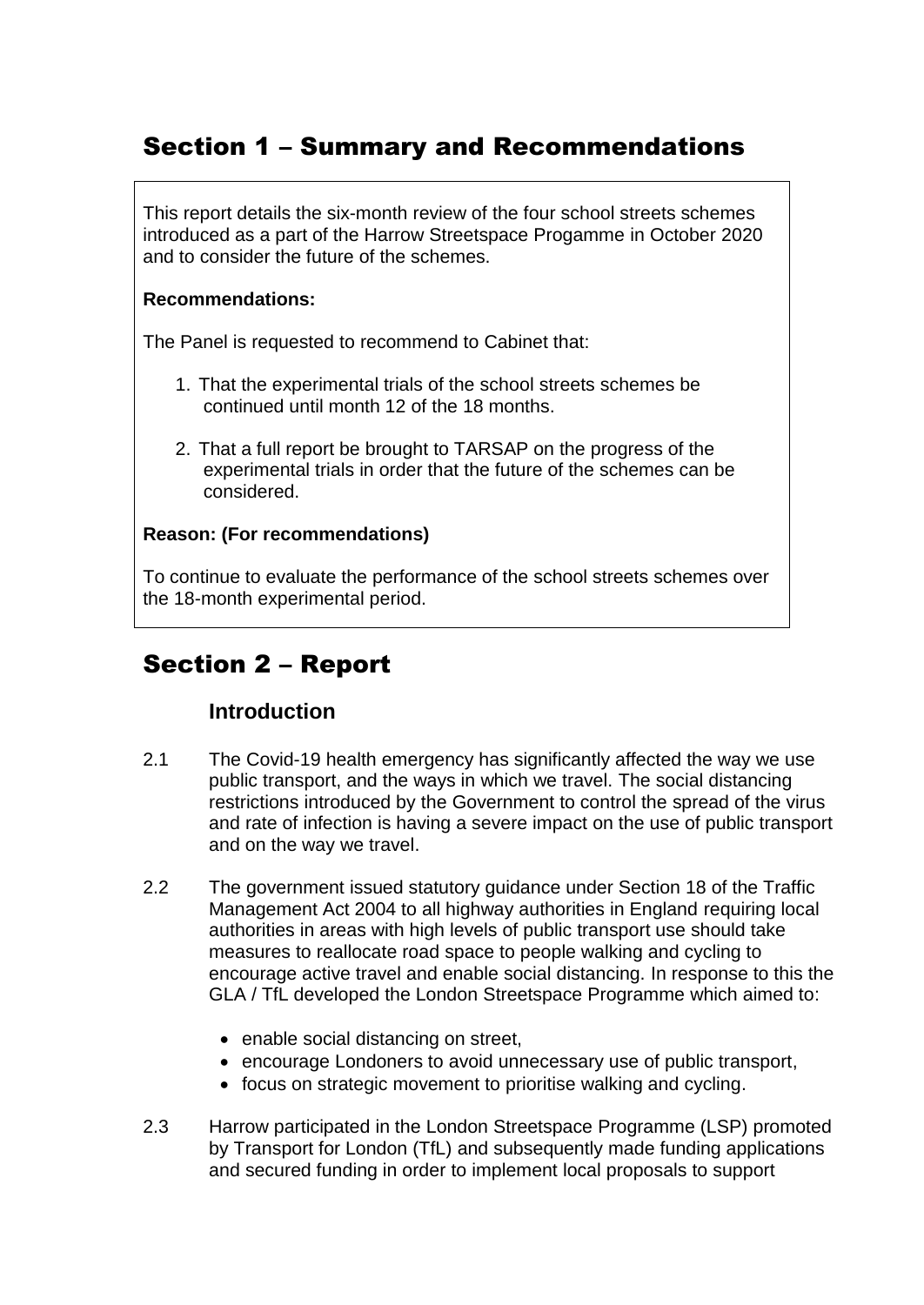reallocating more road space on the road network to pedestrians and cyclists. This included proposals for four school streets.

- 2.4 The public were encouraged to walk or cycle where previously they may have used the car and these improvements aimed to support those that are able to walk where distances are less than 2 km (a 10 minute walk) or cycle if the journey less than 5 km. Using active ways to travel is often cheaper and sometimes even quicker for the public and helps improve air quality avoiding using the car for short journeys.
- 2.5 These proposals address the immediate impact of the health crisis but can also allow the Council to make longer lasting changes in travel to improve the environment by tackling the causes of climate change and adapting our networks to changing travel patterns and to further increase the level of walking and cycling.
- 2.6 The changes will also increase levels of physical activity and help to improve our health and wellbeing. The evidence indicates that a third of people in Harrow do very little physical activity and two thirds are overweight and both these factors increase the risk of developing diseases such as diabetes and/or cancer. Harrow's Joint Strategic Needs Assessment highlights that the environment people live and work in significantly influences health inequalities and greater physical activity can have a positive impact on both physical and mental wellbeing.
- 2.7 The school streets schemes implemented have been subject to a six month review which is presented in this report. The review is an important part of helping us understand the impact of the schemes and includes feedback from a wide variety of stakeholders including residents, schools, parents, ward councillors and the emergency services. An engagement portal on the commonplace platform was used to receive details of their experiences of the schemes throughout the trial period. The first six months of operation of the experimental traffic management order that gives effect to the restrictions in the schemes is also a statutory consultation period and details of representations received are also included in the review.

## **Options considered**

- 2.8 Over many years the transport programmes in Harrow have used external funding from TFL to deliver the LIP. With the suspension by TfL of the annual LIP funding in the first half of 2020/21 the only viable option realistically available to the Council to implement transport measures was to apply for funding from the London Streetspace Programme. The proposals were therefore developed and implemented in accordance with the TFL guidance.
- 2.9 TfL's "Healthy streets for London" guidance is a key part of the Mayor's Transport Strategy and highlights the following facts about travel and transport in the capital highlighting the potential for switchable trips.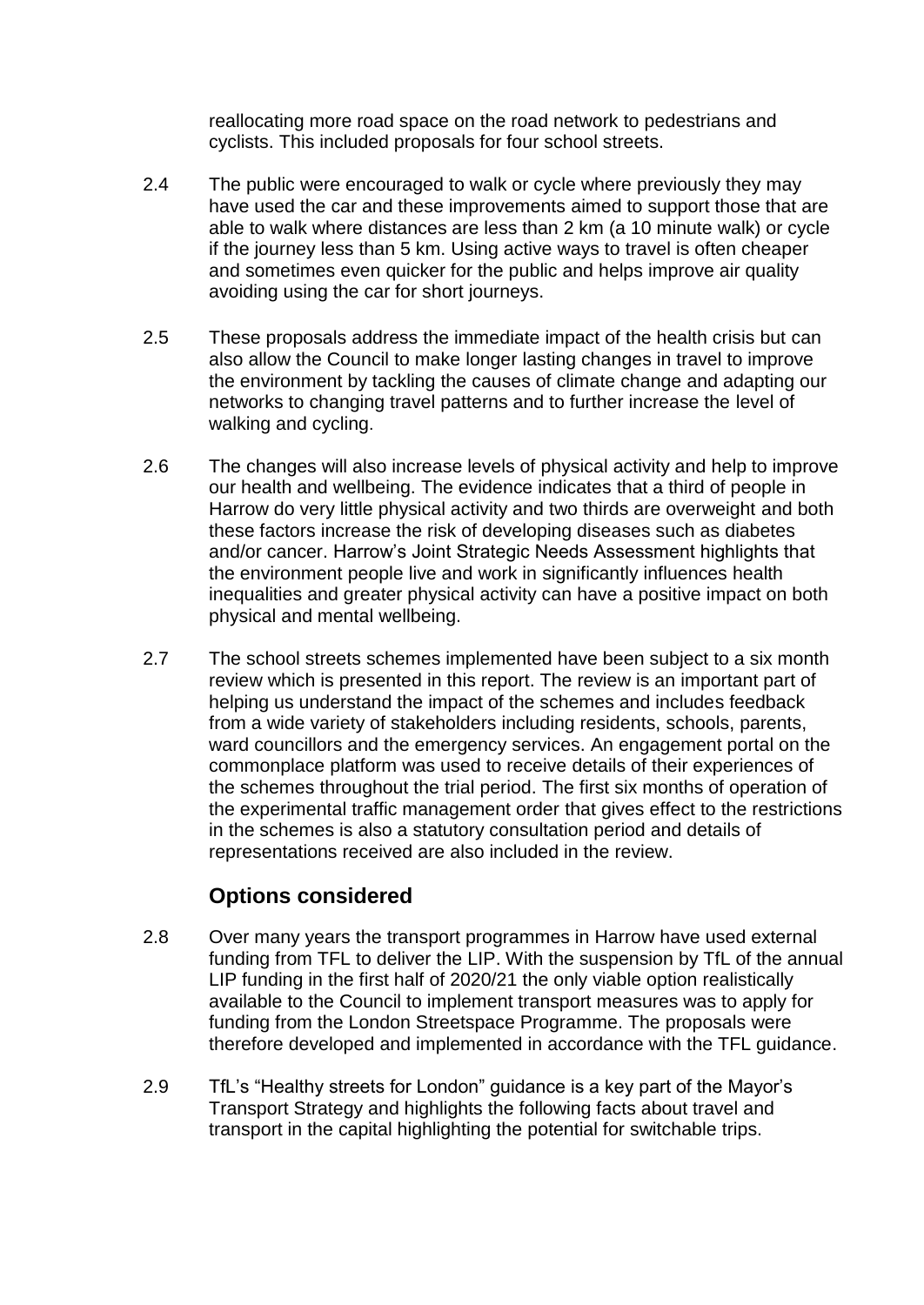

### **School streets schemes**

- 2.10 Detailed guidance for the London Streetspace Programme was released to the London boroughs by TfL in mid May and can be found at <http://content.tfl.gov.uk/lsp-interim-borough-guidance-main-doc.pdf>
- 2.11 Proposals were submitted against the school streets programme and a final allocation of £135,000.00 was allocated to Harrow to deliver four school streets schemes.
- 2.12 The proposals for school streets measures were developed taking account of the severity of congestion and access problems at schools, impact on road safety, active travel and air pollution and also the receptiveness of the schools to work with the Council to implement and operate these types of schemes.
- 2.13 School streets operate on the principle that the streets surrounding a school are restricted to vehicular traffic at opening and closing times except for local residents living in the street. They improve air quality, reduce congestion and improve safety and encourage more active travel. The restrictions are enforced by using either fixed or mobile CCTV cameras with automatic number plate recognition systems.
- 2.14 Three primary schools and one secondary school had schemes implemented as shown in the list below.

| Ref     | <b>Scheme</b>                                           | <b>Budget</b> |
|---------|---------------------------------------------------------|---------------|
|         | SS-01   Grimsdyke Primary School, Hatch End             | £30,000       |
|         | <b>SS-02</b>   Newton Farm Primary School, Rayners Lane | £30,000       |
| $SS-03$ | Marlborough Primary School, Wealdstone                  | £30,000       |
|         | SS-04   Park High School, Stanmore, Middx.              | £45,000       |
|         | <b>Total</b>                                            | £135,000      |

2.15 The schemes were implemented in October 2020 and **Appendix A** provides copies of the leaflets distributed to residents which also provide plans and details of the schemes.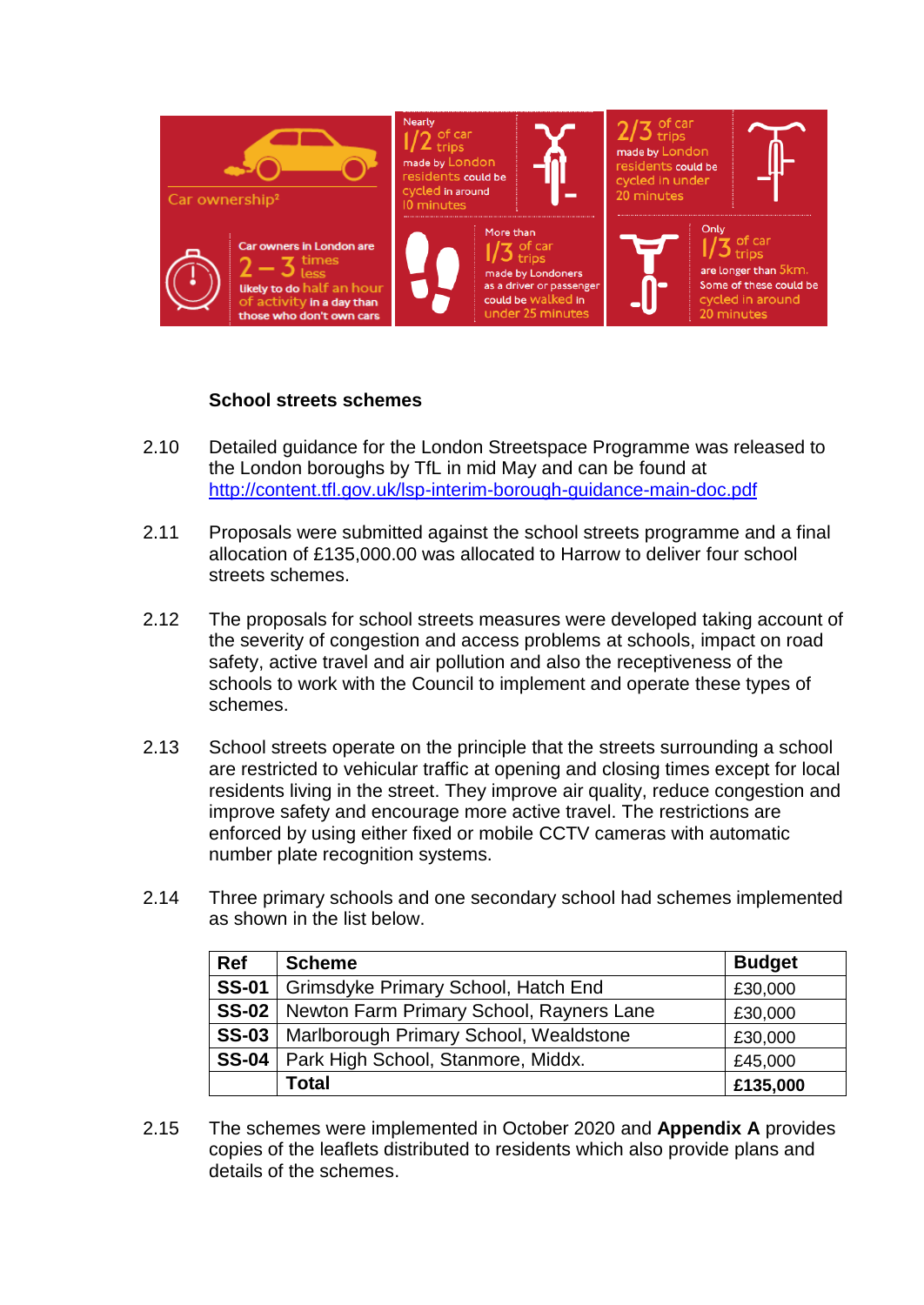#### **Six monthly review**

- 2.16 At the special meeting of TARSAP on 10th August it was recommended and subsequently agreed by the Deputy Leader on the 19th August that a detailed review of the schemes would be undertaken after the initial six month period of operation and reported to TARSAP in order to consider the future of the schemes.
- 2.17 The six monthly review has been prepared can be seen in **Appendix B**.

#### **Summary of the review and conclusions**

- 2.18 To summarise the outcome of the six-month review the findings are as follows:
	- The general feedback to the schemes from the wider community is more negative than positive.
	- There are no negative impacts on local bus services or the emergency services.
	- The schools are very positive about the schemes and would like to see them retained because of the benefits for the students.
	- The traffic surveys indicate that there have been increases in walking during the autumn term demonstrating that there is modal shift occurring in the way people travel to school.
- 2.19 The schools are key stakeholders and their comments are very important in determining the future of the schemes particularly as they are responsible for the health and wellbeing of young children and students in the local community who are vulnerable to the impacts of traffic congestion, road safety and air pollution. Whilst it is recognised that there is a more negative sentiment from the wider community to the schemes the main beneficiaries are the schools and their students and there are clearly positive impacts on them.
- 2.20 The main issues highlighted have been the displacement of drop off and pick up by parents in other areas close to the schools resulting in some localised traffic and parking problems. Further discussions with the school and school community to review their travel plans and consider further mitigations will be necessary. Additionally the comments about mobile CCTV enforcement not deterring some drivers from ignoring the restrictions are valid and consideration should be given to introducing fixed cameras at these sites.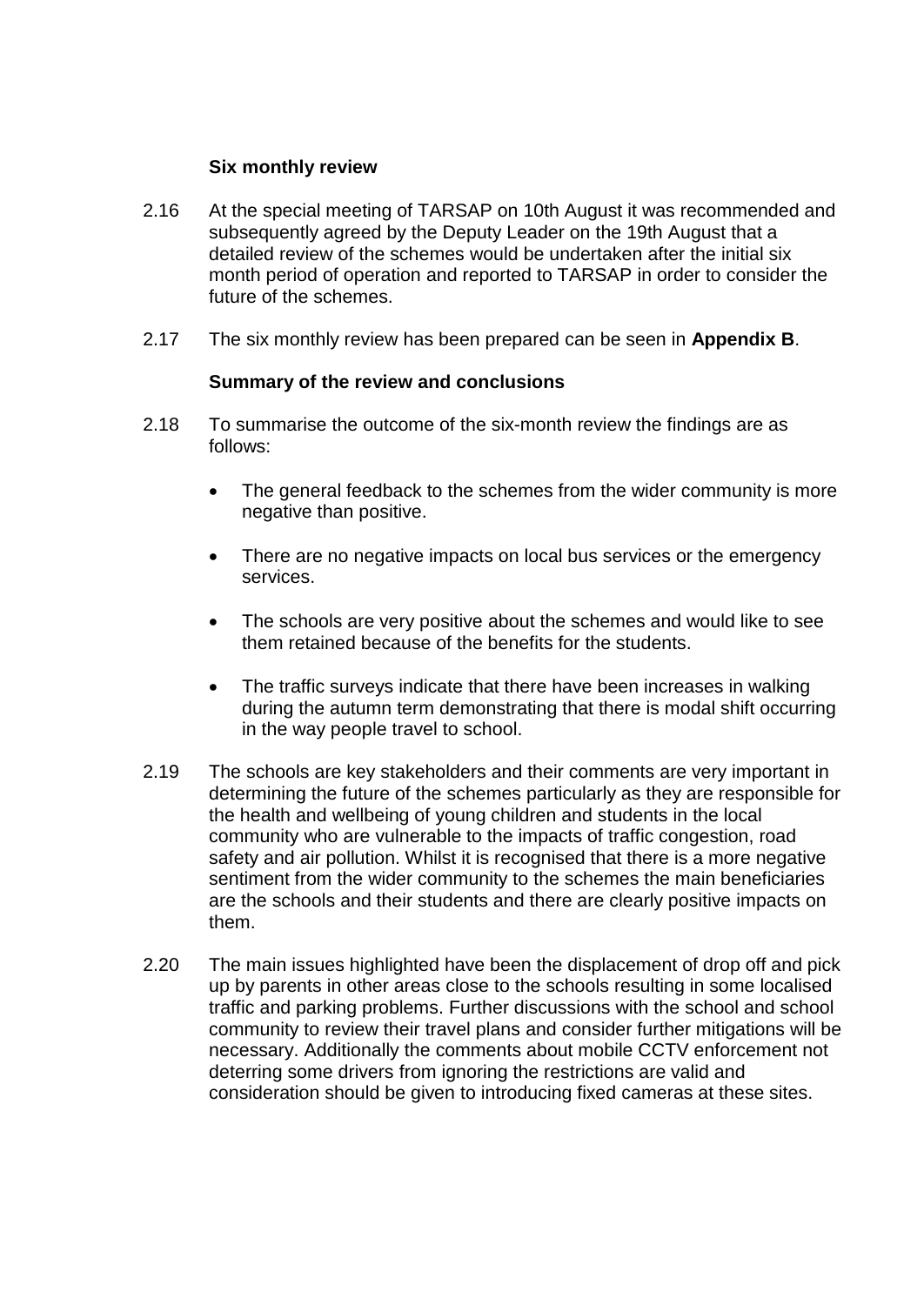2.21 It is therefore recommended that the scheme trials should be extended to 18 months to allow the schemes to continue to be evaluated and to address any issues that have been highlighted during the first 6 months of operation.

#### **Staffing/workforce**

2.22 The monitoring and enforcement of the schemes will be undertaken by existing staff resources within the Traffic, Highways & Asset Management team and Parking & Network Management team.

### **Ward Councillors' comments**

2.23 Ward councillors' comments have not been sought for this report because all members are receiving a regular update on progress with the programme through a regular programme of reviews during the scheme trials.

#### **Performance Issues**

2.24 The implementation of schemes in the programme will be monitored including the traffic levels of different travel modes, the operational performance of the road network and public opinion.

#### **Environmental Implications**

- 2.25 There are environmental and health benefits from delivering the school street schemes. The main benefits are in improving air quality, road safety and public health.
- 2.26 The benefits identified were achieved by reducing car travel, reducing congestion, reducing casualties, encouraging active travel and from reduced vehicle emissions.

#### **Data Protection Implications**

2.27 There are no data protection implications

## **Risk Management Implications**

- 2.28 A design risk assessment has been undertaken during scheme development under the Construction (Design & Management) Regulations in order to manage any potential health and safety risks.
- 2.29 The delivery of each scheme in the programme has been subject to separate risk assessments.

## **Procurement Implications**

2.30 Where needed, consultants and contractors have been procured to investigate, develop and deliver some proposals. This is business as usual.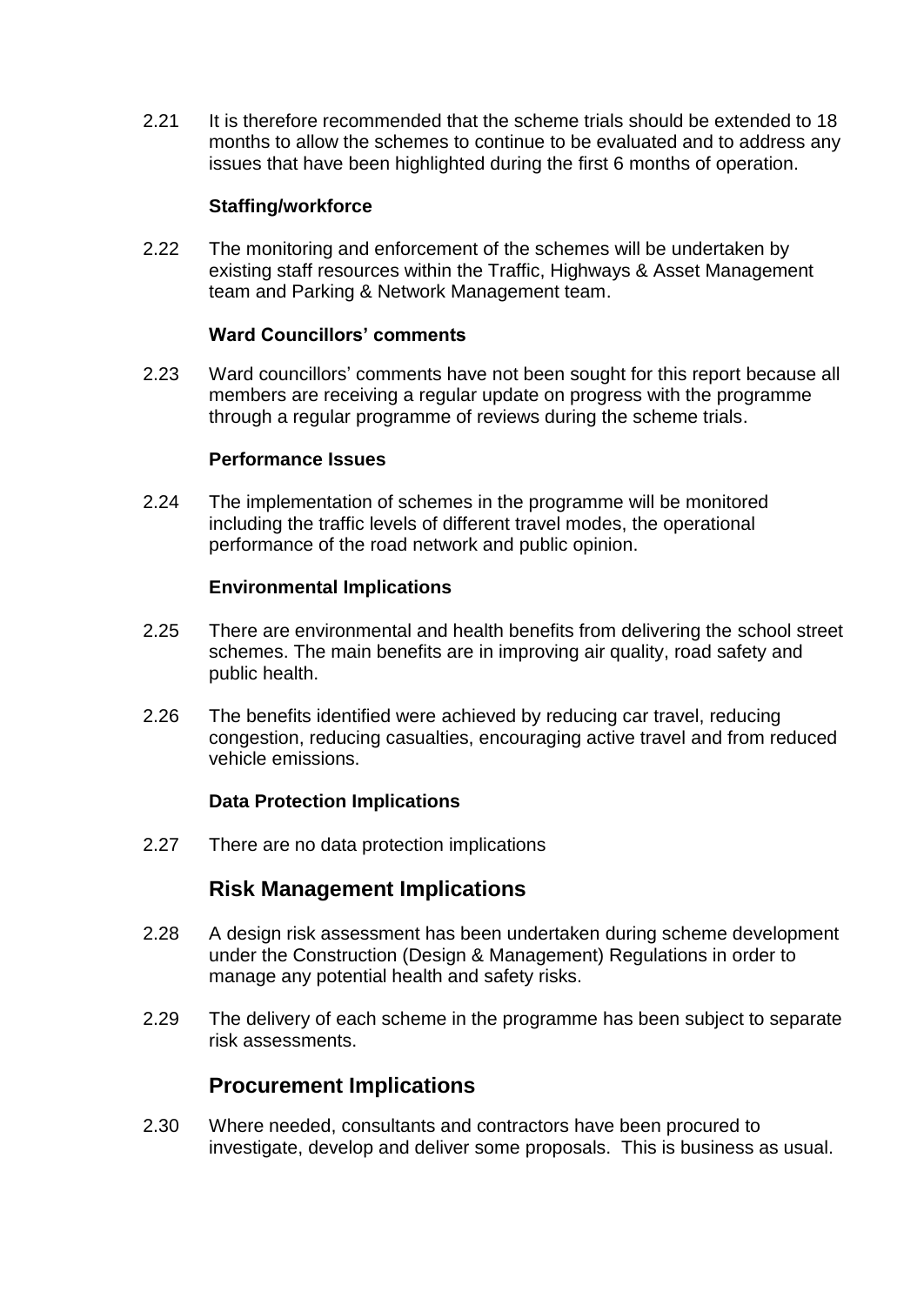The work has been procured in line with the Public Contracts Regulations 2015 and the Council's Contract Procedure Rules.

## **Legal implications**

- 2.31 The Traffic Management Act 2004 places an obligation on authorities to ensure the expeditious movement of traffic on their road network. Authorities are required to make arrangements as they consider appropriate for planning and carrying out the action to be taken in performing the duty.
- 2.32 The Statutory guidance "Traffic Management Act 2004: network management in response to COVID-19" is an additional statutory guidance issued by the Secretary of State for Transport. It sets out high-level principles to help local authorities to manage their roads and what actions they should take. Local authorities in areas with high levels of public transport are required to take measures to reallocate road space to people walking and cycling, both to encourage active travel and to enable social distancing.
- 2.33 The traffic and parking restrictions in the schemes have been given effect by the making of experimental traffic management orders in accordance with section 9 and 10 of the Road Traffic Regulations Act 1984. The first 6 months of operation is a period in which to consider any representations made about the introduction of the scheme. All the representations and comments made during this consultation period are set out at Appendix B for consideration and are taken in account as part of the review of the future of the schemes.

## **Financial Implications**

- 2.34 TfL awarded funding of £135,000 in 2020/21 to introduce the four school street schemes.
- 2.35 The cost of monitoring and enforcement during the extension period will be met from existing budgets within the relevant service areas.

## **Equalities Implications / Public Sector Equality Duty**

- 2.36 The measures proposed in the programme accord with the Council's Transport Local Implementation Plan 3 (LIP). The LIP underwent an Equalities Impact Assessment and had due regard to the need to eliminate discrimination, advance equality of opportunity and foster good relations between persons who share a relevant protected characteristic and those who do not share it as required under section 149 of the Equality Act 2010.
- 2.37 TfL have highlighted the need to assess the impacts of schemes on all protected characteristics and the schemes have been subject to a separate EqIA. The schemes do have positive benefits for the groups in the table below: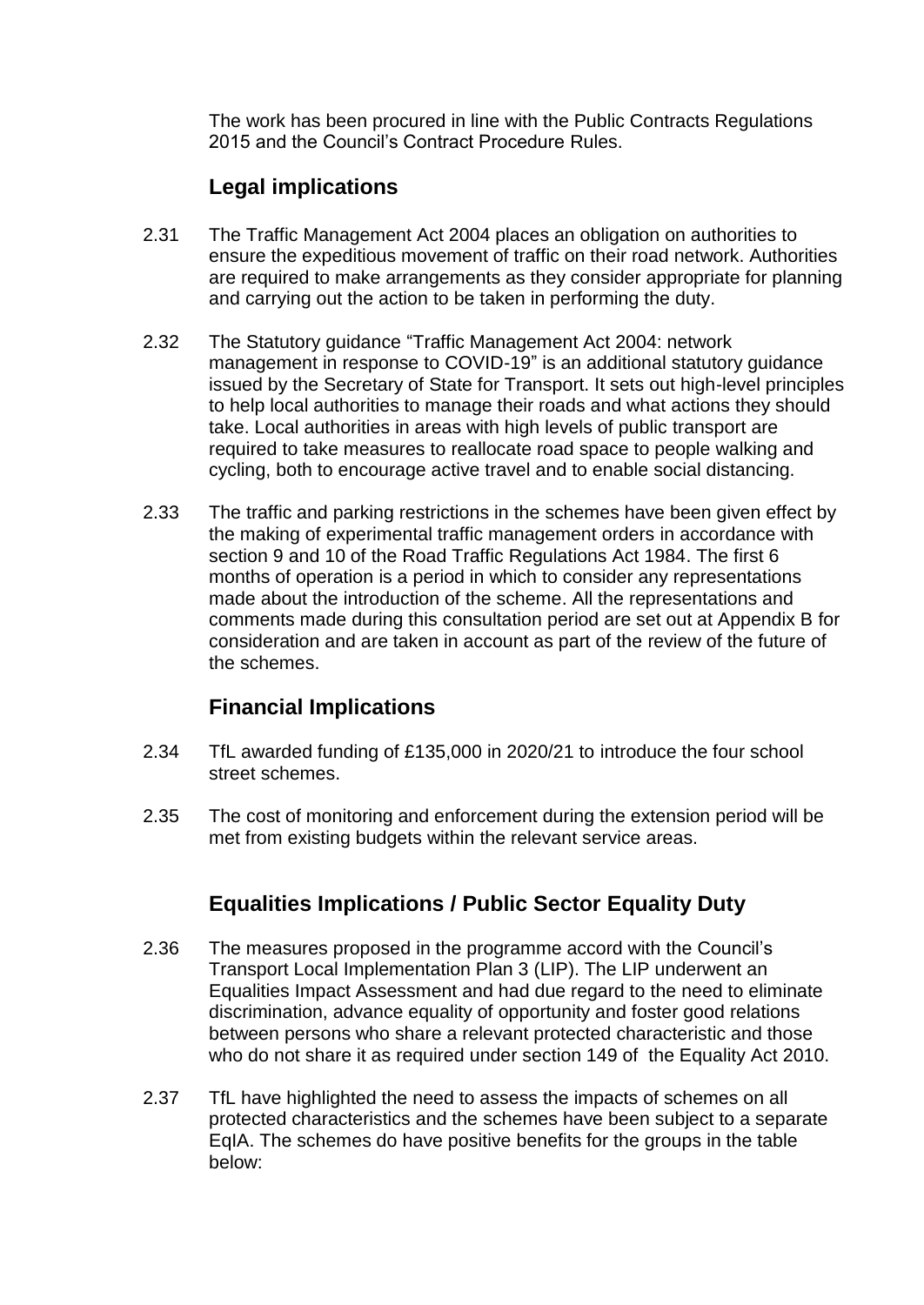| <b>Protected</b><br>characteristic | <b>Benefit</b>                                                                                                                                                                                                                                                                                                                                                                                                                                 |
|------------------------------------|------------------------------------------------------------------------------------------------------------------------------------------------------------------------------------------------------------------------------------------------------------------------------------------------------------------------------------------------------------------------------------------------------------------------------------------------|
| <b>Sex</b>                         | Parents with young children will generally benefit<br>most from schemes that prioritise walking and<br>cycling because improved road layouts and public<br>realm provide improved safety, security and<br>convenience. Mothers are more likely to have full<br>time care of young children and are therefore more<br>likely to be positively impacted by these proposals.                                                                      |
| <b>Disability</b>                  | People with physical and visual impairment<br>generally benefit most from schemes that prioritise<br>walking because improved road layouts and public<br>realm provide ease of access with fewer<br>obstructions, improved safety, security and<br>convenience to access the town centre and<br>facilities.                                                                                                                                    |
|                                    | The wider benefits of active travel and more healthy<br>lifestyles can reduce or prevent the affects of health<br>conditions that affect mobility such as diabetes or<br>heart disease and these proposals could in the long<br>term reduce people developing disabilities.                                                                                                                                                                    |
| Age                                | Young children and elderly people generally benefit<br>most from schemes that prioritise walking and<br>cycling because improved road layouts and public<br>realm provide improved safety, security and<br>convenience and improved access to the town<br>centre and facilities. A reduction in the influx of<br>traffic into an area will reduce particulate emissions<br>and air pollution, to which children are particularly<br>sensitive. |
|                                    | Older children may benefit from enhanced cycling<br>schemes as they provide a safer means of cycling<br>to school and other activities.                                                                                                                                                                                                                                                                                                        |
|                                    | The schemes form part of wider school travel<br>planning objectives, which should see longer term<br>health impacts for children and young people.                                                                                                                                                                                                                                                                                             |

## **Council Priorities**

2.38 The proposed programme detailed in the report supports the Harrow Ambition Plan and will contribute to achieving the administration's priorities:

| Corporate priority | Impact |
|--------------------|--------|
|--------------------|--------|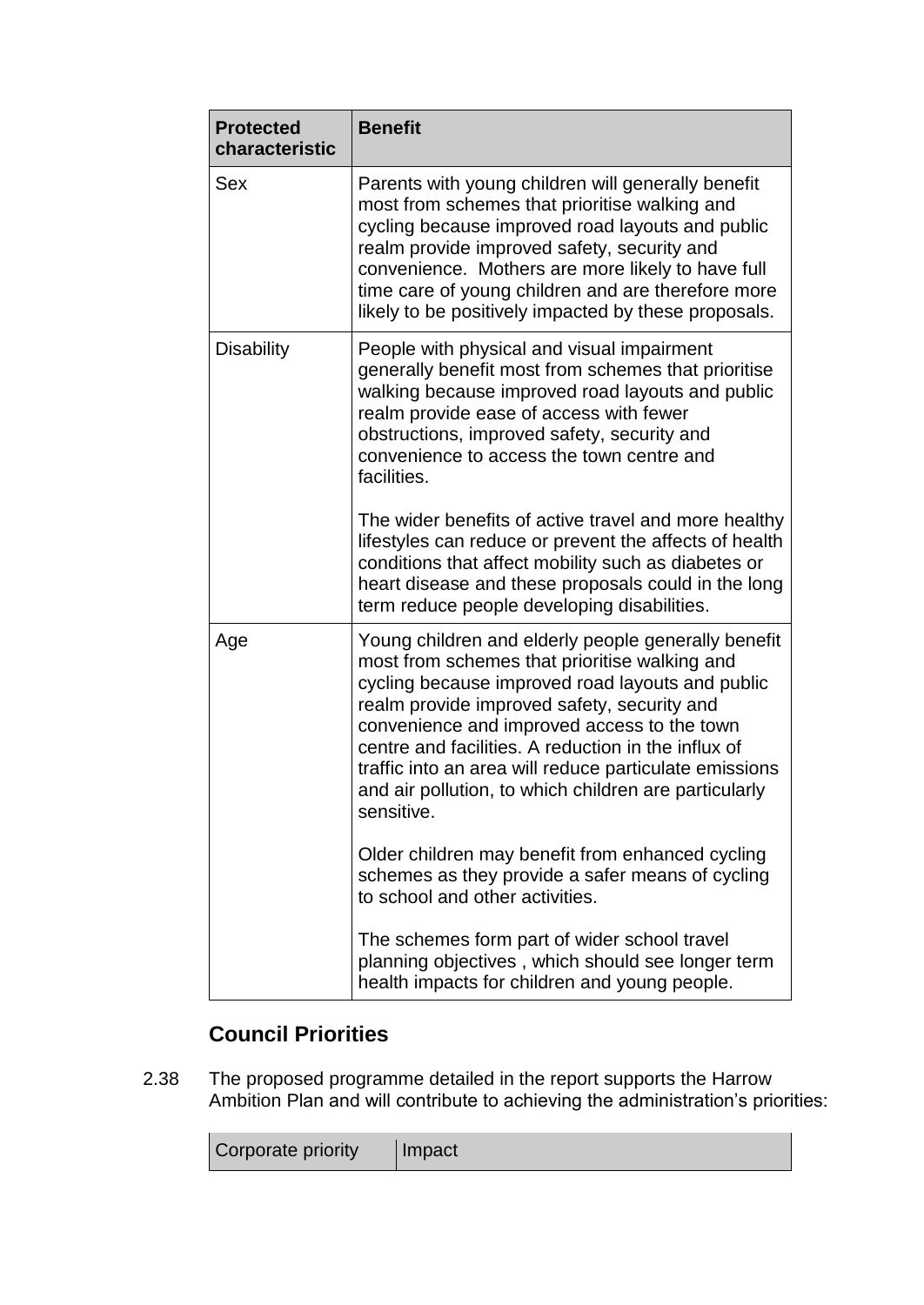| Building homes and<br>infrastructure<br>Improving the<br>environment and<br>addressing climate<br>change | Measures to control the level of traffic will<br>reduce pollution from vehicle emissions and<br>encourage a greater uptake of walking and<br>cycling with wider public health benefits.<br>Measures to control the level of traffic will also<br>benefit more vulnerable residents in<br>residential estates by reducing air pollution<br>and improving road safety and accessibility. |
|----------------------------------------------------------------------------------------------------------|----------------------------------------------------------------------------------------------------------------------------------------------------------------------------------------------------------------------------------------------------------------------------------------------------------------------------------------------------------------------------------------|
|                                                                                                          |                                                                                                                                                                                                                                                                                                                                                                                        |
| Addressing health<br>and social care<br>inequality                                                       | An improvement in public health will reduce<br>pressure on health services particularly during<br>the current health crisis.                                                                                                                                                                                                                                                           |
| Tackling poverty and<br>inequality                                                                       | Measures to support social distancing will help<br>to reduce fear of the risk of infection and<br>encourage more people to make local                                                                                                                                                                                                                                                  |
| Thriving economy                                                                                         | journeys by walking and cycling.                                                                                                                                                                                                                                                                                                                                                       |
|                                                                                                          | More walking journeys can encourage people<br>to shop locally and thereby support the local<br>economy.                                                                                                                                                                                                                                                                                |

# Section 3 - Statutory Officer Clearance

### **Statutory Officer: Jessie Man**

Signed on behalf of the Chief Financial Officer

### **Date: 06/04/2021**

## **Statutory Officer: Jimmy Walsh**

Signed on behalf of the Monitoring Officer

**Date: 09/04/2021**

## Section 3 - Procurement Officer Clearance

## **Statutory Officer: Nimesh Mehta**

Signed by the Head of Procurement

**Date: 09/04/2021**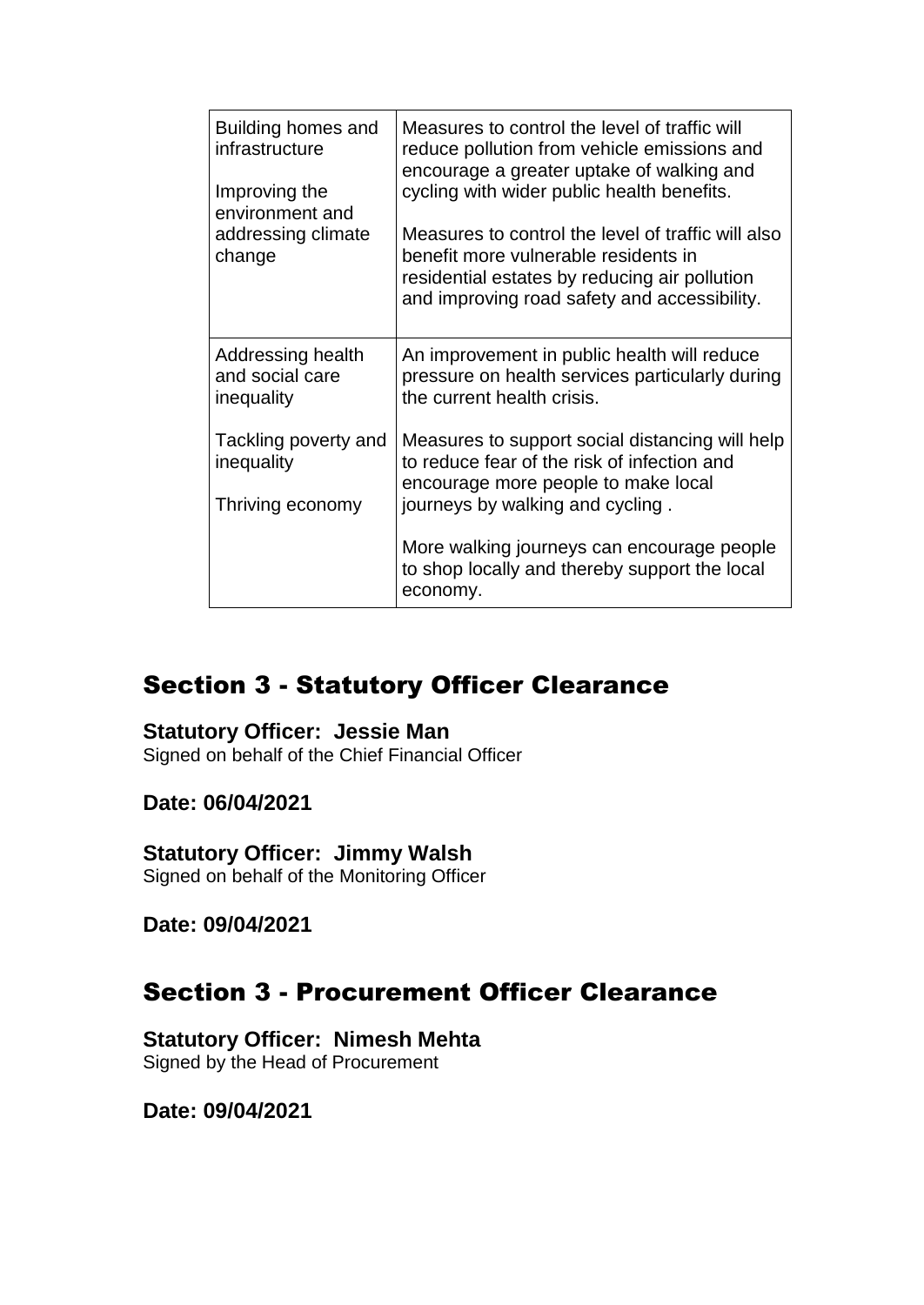# Section 3 – Corporate Director Clearance

## **Statutory Officer: Paul Walker**

Signed by the Corporate Director - Community

## **Date:**

## Mandatory Checks

Ward Councillors notified: **YES**

## **EqIA carried out: YES**

**EqIA cleared by: Dave Corby, Community - Equality Task Group (DETG) Chair**

# Section 4 - Contact Details and Background Papers

### **Contact:**

David Eaglesham – Head of Traffic, Highways & Asset Management E- mail [David.Eaglesham@harrow.gov.uk](mailto:David.Eaglesham@harrow.gov.uk)

## **Background Papers:**

TfL Streetspace for London guidance - [http://content.tfl.gov.uk/lsp-interim-borough](http://content.tfl.gov.uk/lsp-interim-borough-guidance-main-doc.pdf)[guidance-main-doc.pdf](http://content.tfl.gov.uk/lsp-interim-borough-guidance-main-doc.pdf)

TfL Healthy Streets for London - [http://content.tfl.gov.uk/healthy-streets-for](http://content.tfl.gov.uk/healthy-streets-for-london.pdf)[london.pdf](http://content.tfl.gov.uk/healthy-streets-for-london.pdf)

Transport Local Implementation Plan 3 – https://www.harrow.gov.uk/downloads/file/26428/harrow-transport-localimplementation-plan